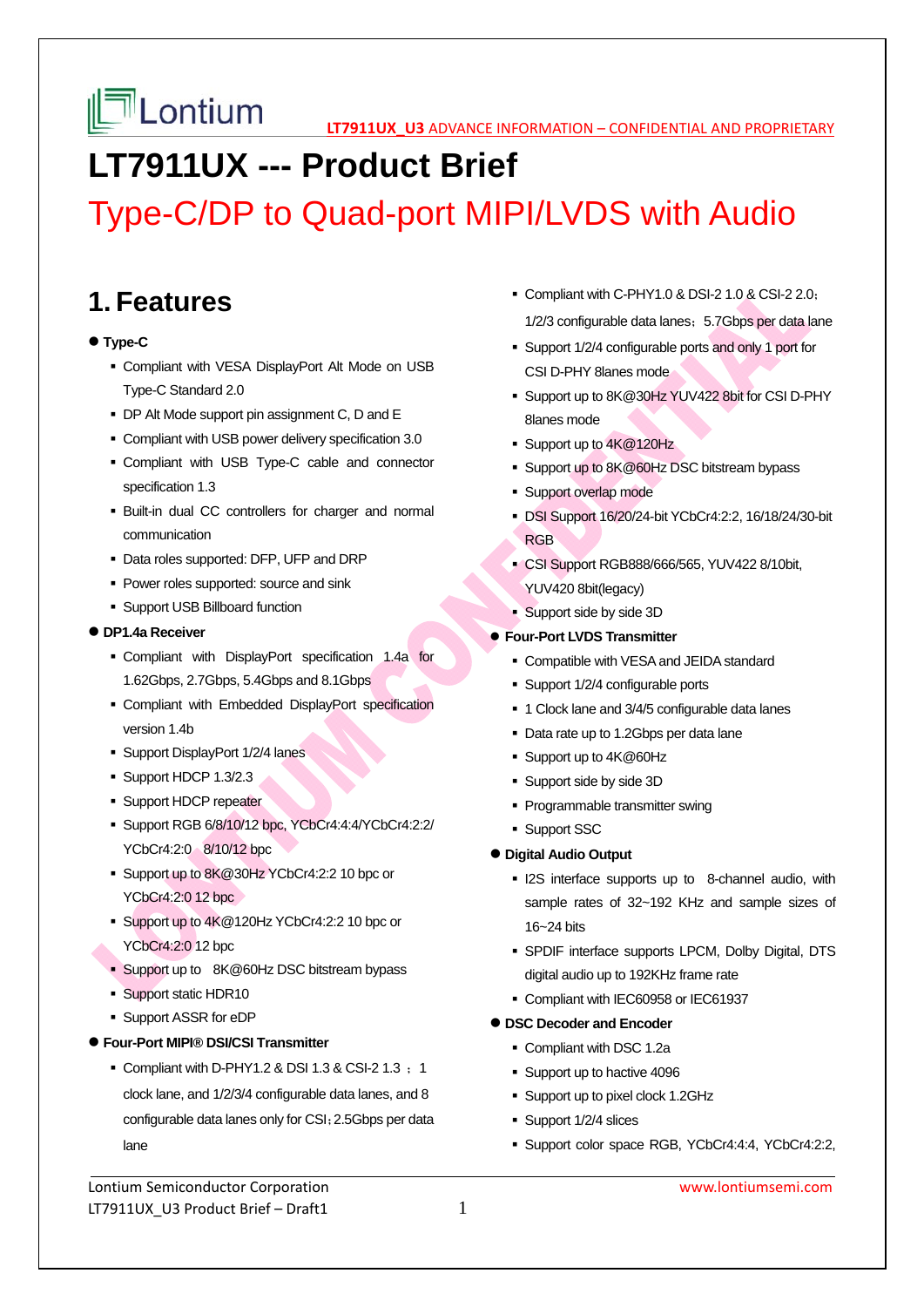# **LONTIUM**<br> **LT7911UX U3** ADVANCE INFORMATION – CONFIDENTIAL AND PROPRIETARY

and YCbCr4:2:0

- Support color depth 8bit and 10bit
- Support bpp precision 1 bit
- **Support only constant refresh rate**

### **Miscellaneous**

- Zoom scaling up and down (4K max)
- Vertical blanking interval expansion
- CSC: RGB <-> YCbCr4:4:4 <-> YCbCr4:2:2<-> YCbCr4:2:0
- Integrated 100/400KHz I2C slave
- **Integrated microprocessor**
- External oscillator 25MHz, +/-50ppm
- **Embedded SPI flash for firmware and HDCP keys**
- Embedded DRAM
- **Firmware update through SPI or I2C or USB interface**
- Power supply: 3.3V ,1.1V and 1.8V

## **2. General Description**

The LT7911UX is a high performance Type-C/DP1.4a to MIPI or LVDS chip for VR/Display application.

HDCP RX as the upstream of HDCP repeater, can cooperate with HDCP TX of other chips to realize the repeater function.

For DP1.4a input, LT7911UX can be configured as 1/2/4 lanes. Adaptive equalization makes it suitable for long cable application and the maximum bandwidth up to 32.4Gbps.

For MIPI output, LT7911UX features configurable single-port or dual-port or quad-port MIPI®DSI/CSI with 1 high-speed clock lane and 1~4 high-speed data lanes operating at maximum 2.5Gbps/lane with D-PHY, which can support a total bandwidth of up to 40Gbps for four port. LT7911UX also support 5.7Gbps/lane with C-PHY, which can support a total bandwidth of up to 68.4Gbps for four port.

For LVDS output, LT7911UX can be configured as single, dual or quad-port LVDS with 1 high-speed clock lane, and 3~5 high-speed data lanes, operating at maximum 1.2Gbps per lane, which can support a total bandwidth of up to 24Gbps. LT7911UX supports flexible video data mapping path for 2D and 3D applications.

Two digital audio output interfaces are available I2S and SPDIF. The I2S interface supports 8-ch LPCM and the SPDIF interface supports 2-ch LPCM or compressed audio, both at maximum 192 KHz sample rate.

The device is capable of automatic operation which is enabled by an integrated microprocessor that uses an embedded SPI flash for firmware storage. System control is also available through the configuration I2C slave interface.

LT7911UX is fabricated in advanced CMOS process and implemented in 9mmx9mm BGA169 package.

## **3. Applications**

- Mobile system
- Display
- $\bullet$  VR
- Video conferencing



**Figure 3.1 Application Diagram**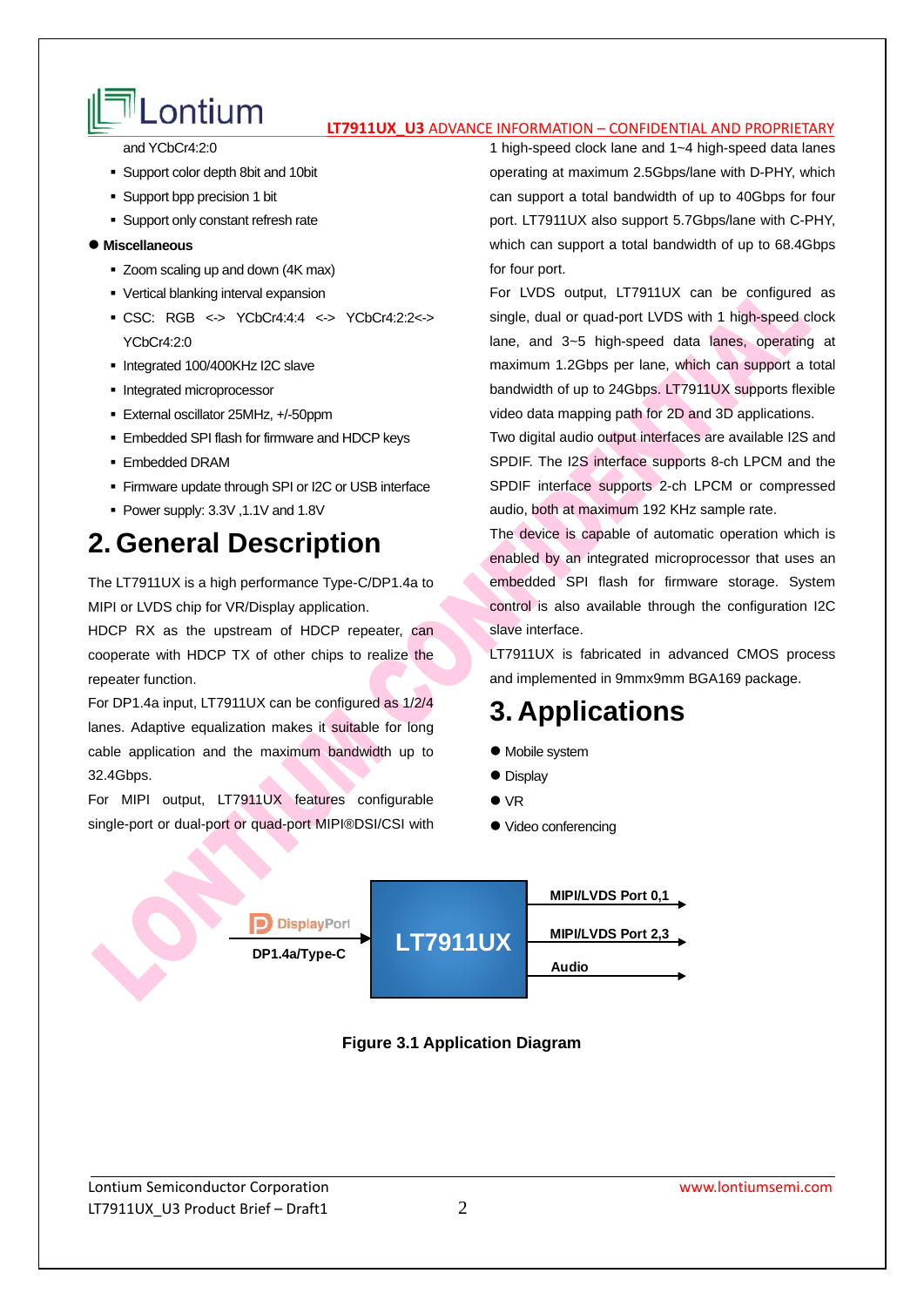

**LATTICONTIUM** 

## **4. Ordering Information**

| <b>Product</b><br><b>Name</b> | <b>Part Number</b> | <b>Product</b><br><b>Status</b> | Package                  | <b>Bonding</b><br><b>Wire</b> | Grade | <b>Operating</b><br><b>Temperature Range</b> | <b>Stack</b><br><b>Die</b><br><b>Option</b> | <b>Packing</b><br><b>Method</b> | <b>MPQ</b> |
|-------------------------------|--------------------|---------------------------------|--------------------------|-------------------------------|-------|----------------------------------------------|---------------------------------------------|---------------------------------|------------|
| LT7911UX                      | LT7911UX U3B00AEI  | Preview                         | <b>BGA169</b><br>$(9*9)$ | Au                            | E     | TBD                                          |                                             | Tray                            | 2600pcs    |
|                               | LT7911UX U3B04AEI  |                                 |                          |                               |       |                                              |                                             |                                 |            |

**Table 4.1 Ordering Information** 



Note: No spaces in the P/N name.

## **Figure 4.1 Part Number Naming Rules**